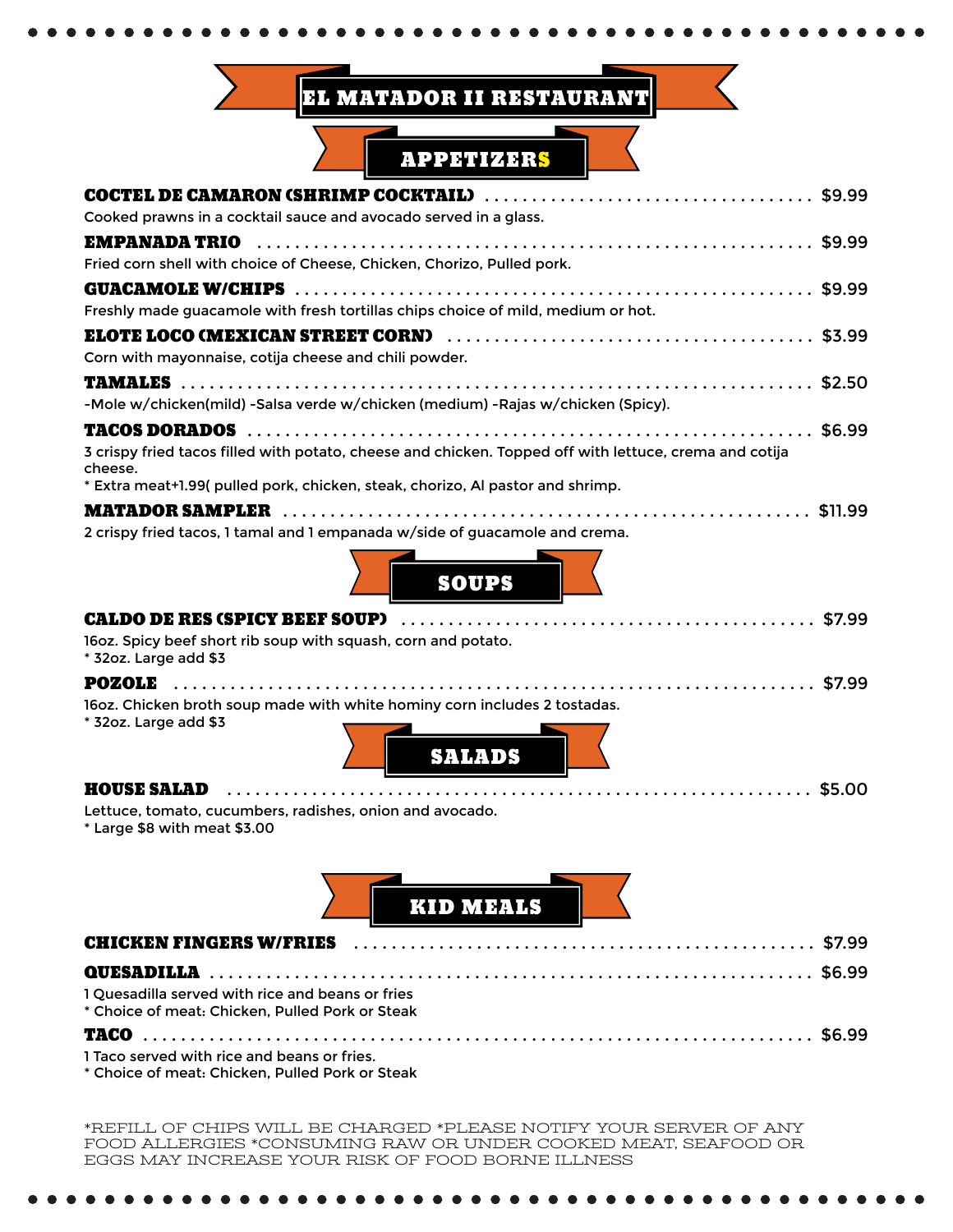

| Handmade Tortilla (100% corn Glutten free) with choice of meat. onion and cilantro. + CHOICE of<br>Vegetarian, Al Pastor, Cecina, Chicken, Chorizo, Steak, Short Rib + \$1.50 Shrimp + \$1.50, Alambres \$2.00.<br>* Avocado + \$0.50, Crema + \$0.50, Oaxaca Cheese + \$0.50, Pico de Gallo + \$0.50 |
|-------------------------------------------------------------------------------------------------------------------------------------------------------------------------------------------------------------------------------------------------------------------------------------------------------|
|                                                                                                                                                                                                                                                                                                       |
| Flour tortilla with rice, beans, lettuce, tomato, crema, cheese and salsa verde.                                                                                                                                                                                                                      |
| * Choices of meat:Veggie, Chicken, Chorizo, Ground Beef, Pulled Pork, Steak, Cecina, Al pastor, Short Rib+<br>\$2, Shrimp +\$2                                                                                                                                                                        |
|                                                                                                                                                                                                                                                                                                       |
| 3 Tacos with breaded tiger shrimp w/avocado and crema.                                                                                                                                                                                                                                                |
|                                                                                                                                                                                                                                                                                                       |
| Grilled and sliced beef, served with salad rice and beans.                                                                                                                                                                                                                                            |
|                                                                                                                                                                                                                                                                                                       |
| Handmade corn tortillas with cheese, onion and meat topped w/crema, served with rice and beans. Sauce                                                                                                                                                                                                 |
| Type: Green, Red or Mole*** Mole Sauce contains nuts**<br>* Choices of meat: Veggie, Chicken, Chorizo, Ground Beef, Pulled Pork, Steak, Cecina, Al pastor, Short Rib+                                                                                                                                 |
| \$2, Shrimp +\$2                                                                                                                                                                                                                                                                                      |
|                                                                                                                                                                                                                                                                                                       |
| Pork ribs in a spicy red sauce. served with rice and beans, and tortillas.                                                                                                                                                                                                                            |
|                                                                                                                                                                                                                                                                                                       |
| Crispy flat corn tortilla with meat. refried black beans, lettuce, tomato, avocado, crema and cheese.                                                                                                                                                                                                 |
| * Choices of meat: Veggie, Chicken, Chorizo, Ground Beef, Pulled Pork, Steak, Cecina, Al pastor, Short Rib+<br>\$2, Shrimp +\$2                                                                                                                                                                       |
|                                                                                                                                                                                                                                                                                                       |
| Mexican-style steak, topped with tomato, onions and jalapenos, served with a side of rice and beans and<br>tortillas.                                                                                                                                                                                 |
| <b>FAJITAS</b>                                                                                                                                                                                                                                                                                        |
| Chicken, Steak or Shrimp fajitas w/side of rice, beans, guacamole, crema & tortillas.                                                                                                                                                                                                                 |
|                                                                                                                                                                                                                                                                                                       |
| Whole fried red snapper breaded lightly, served with salad rice and beans.                                                                                                                                                                                                                            |
|                                                                                                                                                                                                                                                                                                       |
| 2 thick oval tortillas with choice of meat. mild green sauce, black beans, onions, crema and cheese.                                                                                                                                                                                                  |
| * Choices of meat: Veggie, Chicken, Chorizo, Ground Beef, Pulled Pork, Steak, Cecina, Al pastor, Short Rib+<br>\$2, Shrimp +\$2                                                                                                                                                                       |
|                                                                                                                                                                                                                                                                                                       |
| 2 scrambled eggs sautéed with onions, tomato and jalapenos. Served with rice, beans and tortillas.                                                                                                                                                                                                    |
|                                                                                                                                                                                                                                                                                                       |
| 2 scrambled eggs with chorizo, served with rice, beans and tortillas                                                                                                                                                                                                                                  |

crambled eggs with chorizo. served with rice, beans and tortillas.

\*REFILL OF CHIPS WILL BE CHARGED \*PLEASE NOTIFY YOUR SERVER OF ANY FOOD ALLERGIES \*CONSUMING RAW OR UNDER COOKED MEAT, SEAFOOD OR EGGS MAY INCREASE YOUR RISK OF FOOD BORNE ILLNESS

> $\bullet$   $\bullet$  $\bullet$  $\bullet$  $\bullet$  $\bullet$  $\bullet$  $\bullet$  $\bullet$  $\bullet$  $\bullet$  $\bullet$  $\bullet$   $\bullet$  $\bullet$  $\bullet$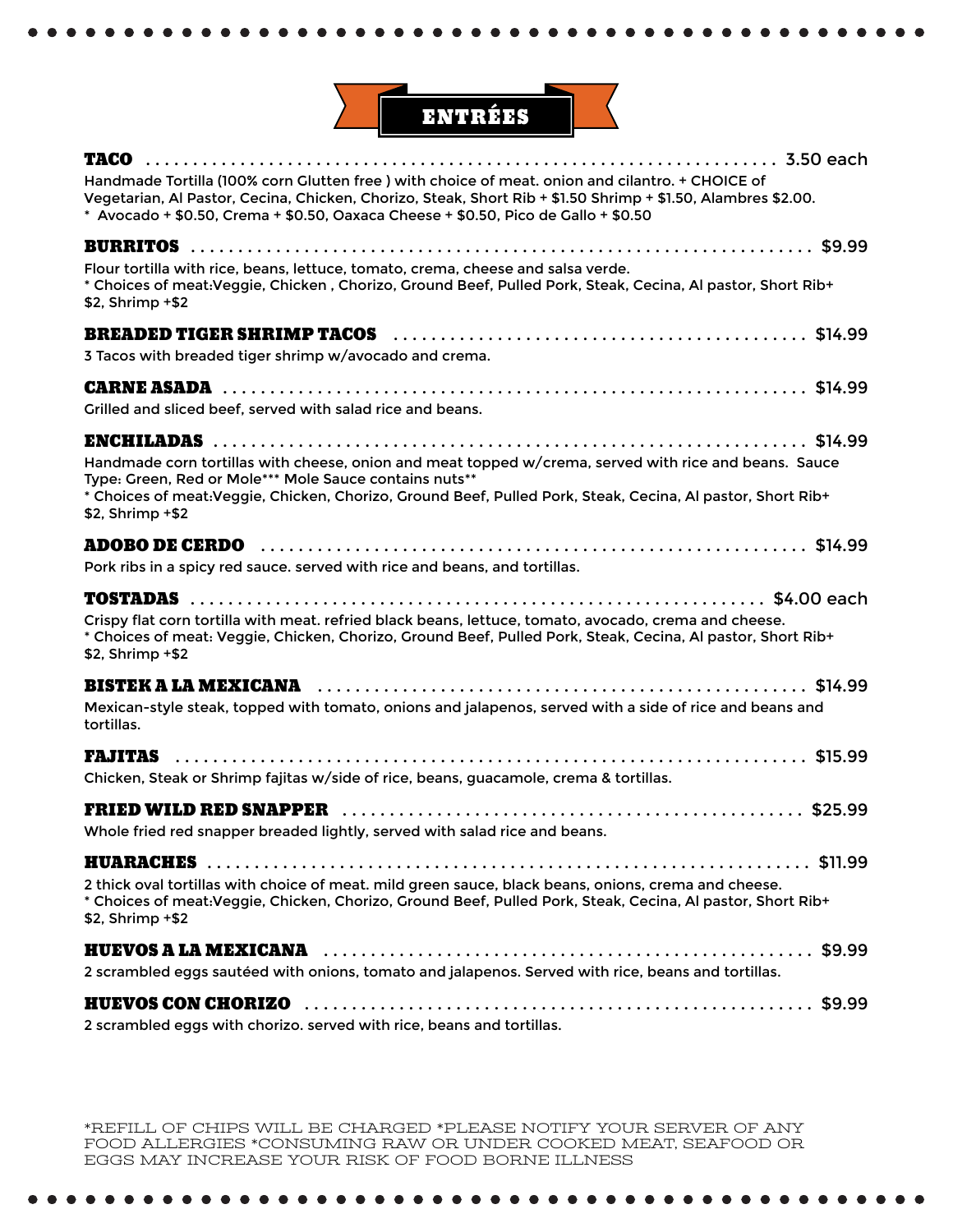| 2 eggs cowboy style, served over 2 tortillas and black beans w/mild green sauce.<br>* Choices of meat: Veggie, Chicken, Chorizo, Ground Beef, Pulled Pork, Steak, Cecina, Al pastor, Short Rib+<br>\$2, Shrimp +\$2                          |  |
|----------------------------------------------------------------------------------------------------------------------------------------------------------------------------------------------------------------------------------------------|--|
| Fried tortilla chips smothered w/salsa verde, cheese, avocado and crema.                                                                                                                                                                     |  |
| * Choices of meat: Veggie, Chicken, Chorizo, Ground Beef, Pulled Pork, Steak, Cecina, Al pastor, Short Rib+<br>\$2, Shrimp +\$2                                                                                                              |  |
|                                                                                                                                                                                                                                              |  |
| 3 tortillas with Oaxaca cheese and choice of meat side of lettuce, tomato, avocado and crema.<br>* Choices of meat: Veggie, Chicken, Chorizo, Ground Beef, Pulled Pork, Steak, Cecina, Al pastor, Short Rib+<br>\$2, Shrimp +\$2             |  |
| 3 thick oval fried tortillas with choice of meat, mild green sauce, onions and black beans, w/cream &<br>cheese.                                                                                                                             |  |
| * Choices of meat: Veggie, Chicken, Chorizo, Ground Beef, Pulled Pork, Steak, Cecina, Al pastor, Short Rib+<br>\$2, Shrimp +\$2                                                                                                              |  |
|                                                                                                                                                                                                                                              |  |
| 3 handmade tortillas with your choice of meat, topped with onions and cilantro with a side of rice and<br>beans.                                                                                                                             |  |
| * Choices of meat: Veggie, Chicken, Chorizo, Ground Beef, Pulled Pork, Steak, Cecina, Al pastor, Short Rib+<br>\$2, Shrimp +\$2                                                                                                              |  |
|                                                                                                                                                                                                                                              |  |
| Shawarma-style pork meat carved from a spit, served in a flour tortilla with onion and Oaxaca cheese with a<br>side of chipotle sauce.                                                                                                       |  |
|                                                                                                                                                                                                                                              |  |
| 3 Crispy fried tacos filled with potato, cheese, and chicken. Served with rice and beans. Topped off with<br>lettuce, crema and cotija cheese.                                                                                               |  |
|                                                                                                                                                                                                                                              |  |
| 2 crispy tortilla with shredded chipotle chicken. Topped w/tomatoes, sliced onions and cotija cheese.                                                                                                                                        |  |
|                                                                                                                                                                                                                                              |  |
| 2 crispy tortillas with black beans, lettuce, tomatoes, cotija cheese, crema. Served with rice and beans.<br>* Choices of meat: Veggie, Chicken, Chorizo, Ground Beef, Pulled Pork, Steak, Cecina, Al pastor, Short Rib+<br>\$2, Shrimp +\$2 |  |
|                                                                                                                                                                                                                                              |  |
|                                                                                                                                                                                                                                              |  |

\*REFILL OF CHIPS WILL BE CHARGED \*PLEASE NOTIFY YOUR SERVER OF ANY FOOD ALLERGIES \*CONSUMING RAW OR UNDER COOKED MEAT, SEAFOOD OR EGGS MAY INCREASE YOUR RISK OF FOOD BORNE ILLNESS

 $\bullet\bullet\bullet$